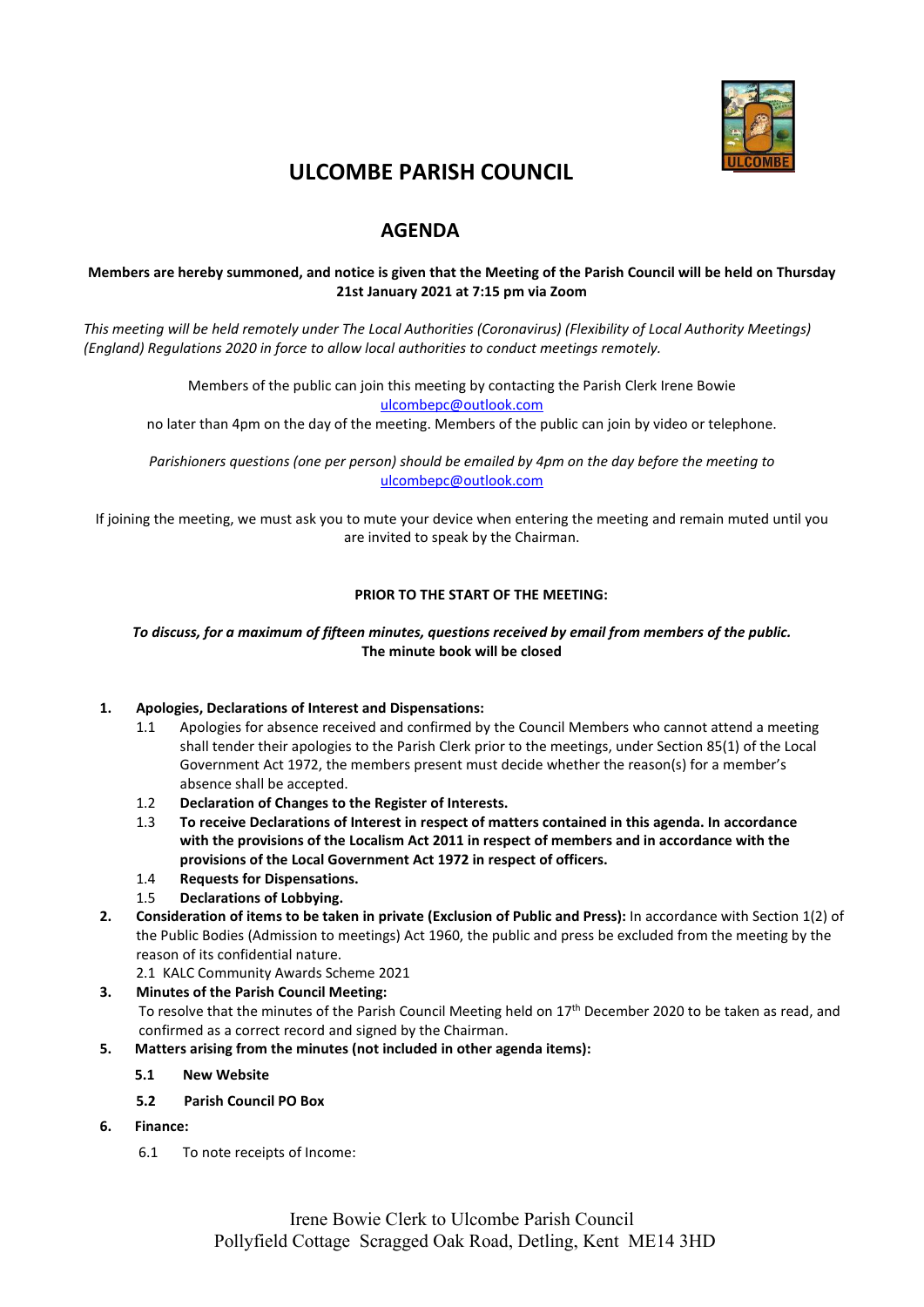- 6.2 To authorise payments on the schedule (to be provided at the meeting):
- 6.3 To confirm bank reconciliation:
- 6.4 To confirm the budget requirement and the setting of the precept for 2021/22

#### **7.** Parish Council:

7.1 To adopt The Parish Council Email Policy

#### **8. Highways:**

- 8.1 To consider the Highways Improvement Plan
- 8.2 To receive the parish portal report:
- 8.3 To consider any other Highways matters

#### **9. To receive reports from:**

- 9.1 Chairman Ulcombe Parish Council Cline Council Cline Cline Cline Cline Cline Cline Cline Cline Cline Cline
- 9.2 District Councillor **MBC Clubs** Councillor MBC Clubs Clubs Clubs Clubs Clubs Clubs Clubs Clubs Clubs Clubs Clubs Clubs Clubs Clubs Clubs Clubs Clubs Clubs Clubs Clubs Clubs Clubs Clubs Clubs Clubs Clubs Clubs Clubs Clu
- 9.3 Kent County Councillor Councillor Councillor Council County Council Council Council Council Council Council Council Council Council Council Council Council Council Council Council Council Council Council Council Counci
- 9.4 Footpath Warden Report R. Banham
- 9.5 Police and Crime Report PCSO Boyd
- 9.6 Community Warden Report **D** Riach-Brown **D** Riach-Brown
- 9.7 KALC Cllr Titchener

#### **10. Planning:**

- 10.1 To receive an update on any outstanding planning applications and results: To consider the following applications
	- 10.1.1 20/506157/FULL The Land At The Old Apple Store Pye Corner Ulcombe Kent ME17 1EH Conversion and extension of existing building to provide single dwelling with alterations to roof, insertion of front solar tiles and creation of basement (alterations to previously approved: 18/500762/FULL). (Resubmission of 20/502908/FULL) (Alterations to previously approved: 18/500762/FULL) [https://pa.midkent.gov.uk/online](https://pa.midkent.gov.uk/online-applications/applicationDetails.do?activeTab=documents&keyVal=QM5TQBTYHD600)[applications/applicationDetails.do?activeTab=documents&keyVal=QM5TQBTYHD600](https://pa.midkent.gov.uk/online-applications/applicationDetails.do?activeTab=documents&keyVal=QM5TQBTYHD600)

10.1.2 20/506036/FULL Vine Cottage Pye Corner Ulcombe Maidstone Kent ME17 1EF Demolition of existing chalet bungalow, garage and 2no. outbuildings, removal of 2no. stationed units and the erection of 1no. four bedroom, part single/part two storey dwelling with associated carport, cycle store and landscaping (Resubmission of 20/503142/FULL). [https://pa.midkent.gov.uk/online-](https://pa.midkent.gov.uk/online-applications/applicationDetails.do?activeTab=documents&keyVal=QLJID5TYGAS00)

[applications/applicationDetails.do?activeTab=documents&keyVal=QLJID5TYGAS00](https://pa.midkent.gov.uk/online-applications/applicationDetails.do?activeTab=documents&keyVal=QLJID5TYGAS00)

- 10.2 To receive an update om any outstanding planning applications and results:
	- 10.2.1 20/505246/FULL Roydon Farm Pye Corner Ulcombe Maidstone Kent ME17 1EG Siting of 2(no) additional mobile homes for residential occupation by Gypsy families, and associated hardstanding and 2(no) touring caravans as shown on site location plan (1:2500); and drawing references: P937/2 and P937/3. MBC Application Refused [https://pa.midkent.gov.uk/online](https://pa.midkent.gov.uk/online-%20%20%20%20%20%20applications/files/F69A9B43D2932E6A6BD523ECD9430CD2/pdf/20_505246_FULL-Refused-5128160.pdf)[applications/files/F69A9B43D2932E6A6BD523ECD9430CD2/pdf/20\\_505246\\_FULL-Refused-](https://pa.midkent.gov.uk/online-%20%20%20%20%20%20applications/files/F69A9B43D2932E6A6BD523ECD9430CD2/pdf/20_505246_FULL-Refused-5128160.pdf)[5128160.pdf](https://pa.midkent.gov.uk/online-%20%20%20%20%20%20applications/files/F69A9B43D2932E6A6BD523ECD9430CD2/pdf/20_505246_FULL-Refused-5128160.pdf)
		- 10.2.2 20/505003/FULL The Oaks Lenham Road Kingswood Maidstone Kent ME17 1LU Proposed detached carriage house with new driveway MBC Application Permitted [https://pa.midkent.gov.uk/online](https://pa.midkent.gov.uk/online-applications/files/A4A7052CD41059E8B48196732947936B/pdf/20_505003_FULL-Granted__Permitted-5121191.pdf)[applications/files/A4A7052CD41059E8B48196732947936B/pdf/20\\_505003\\_FULL-](https://pa.midkent.gov.uk/online-applications/files/A4A7052CD41059E8B48196732947936B/pdf/20_505003_FULL-Granted__Permitted-5121191.pdf)[Granted\\_\\_Permitted-5121191.pdf](https://pa.midkent.gov.uk/online-applications/files/A4A7052CD41059E8B48196732947936B/pdf/20_505003_FULL-Granted__Permitted-5121191.pdf)
- 10.3 To receive late planning applications and other late planning matters:
- 10.4 To adopt the Protocol and Guidance on Meetings with Developers
- 10.5 To consider the formation of a Pre-Application Working Group

#### **12. Recreation Play Area/Car Park:**

- 12.1 To receive the Monthly Inspection Report from Maidstone Borough Council/ parish council and to consider any actions to be taken.
- 12.2 To receive an update and recommendations from the Recreation Committee

Irene Bowie Clerk to Ulcombe Parish Council Pollyfield Cottage Scragged Oak Road, Detling, Kent ME14 3HD